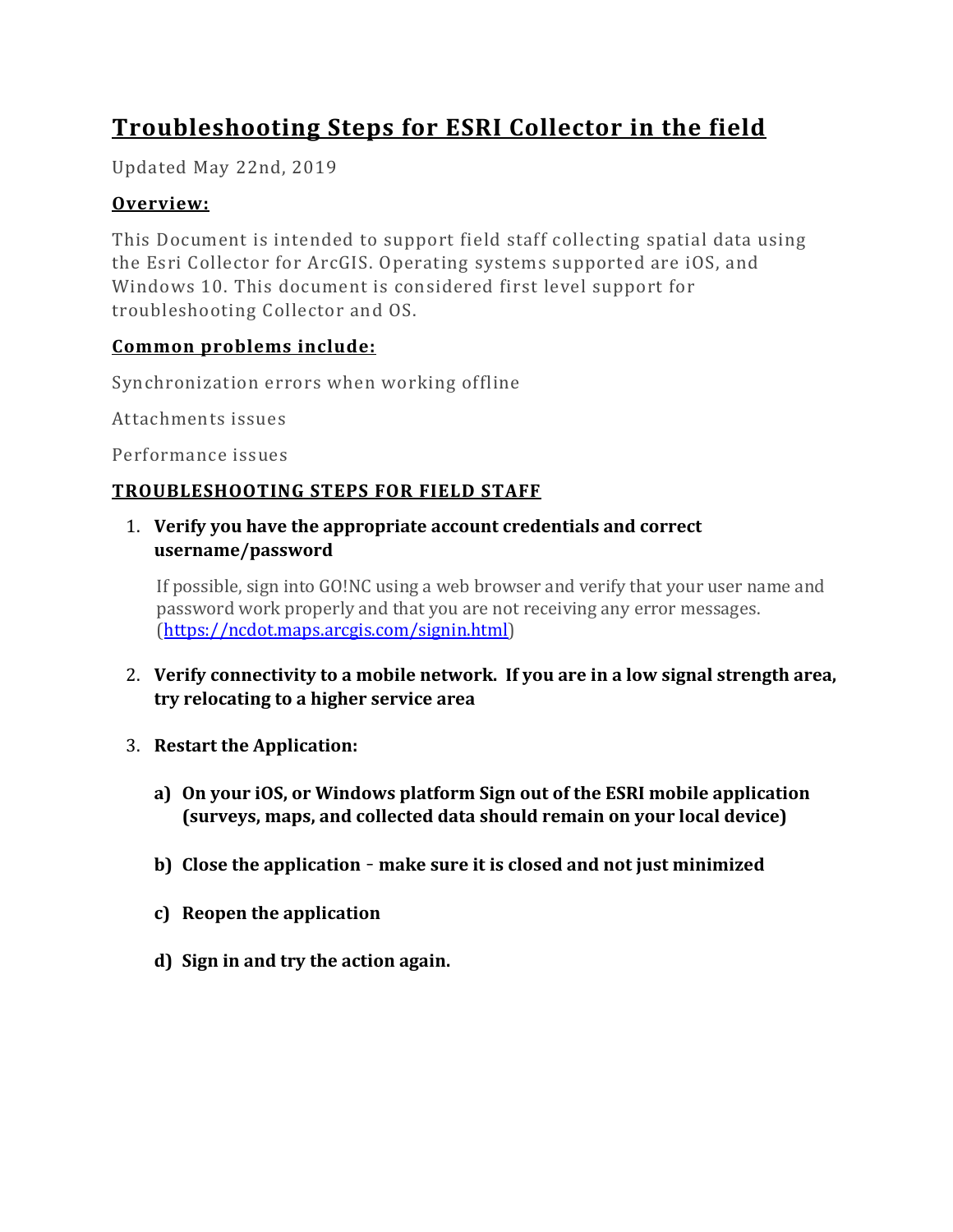#### 1. **Restart mobile device**

Consider signing out of the application before restarting the device.

2. **After completing the steps above, if you are still having data upload issues, contact your supervisor or team lead. See contact information under Obtaining Assistance.** 

### **OBTAINING ASSISTANCE**

Contact supervisor or team lead

#### **COMMONLY ASKED QUESTIONS:**

#### **1. Why can't I sign in to Collector?**

There are a couple of common issues that may occur when trying to sign in. Verify the following:

- You are choosing "ArcGIS Online" and not "Portal for ArcGIS."
- You are using your AGOL account information and not your AD or NCID credentials (the AGOL password never expires)
- You've typed your user name and password correctly.
	- o If you have forgotten your password, go to Go!NC at ncdot.maps.arcgis.com, click Sign In, choose Forgot username or Forgot password and go through the password recovery process
	- o If you still can't recover your password, contact the GIS Help desk [\(gishelp@ncdot.gov\)](mailto:gishelp@ncdot.gov)
	- o Note, always sign into the Go!NC Website using your "ArcGIS Account," not your "NCDOT Account."
- You have a GO!NC account.
	- o Contact the GIS Help desk to request an account [\(gishelp@ncdot.gov\)](mailto:gishelp@ncdot.gov)
	- o Request access to the map from your supervisor or project manager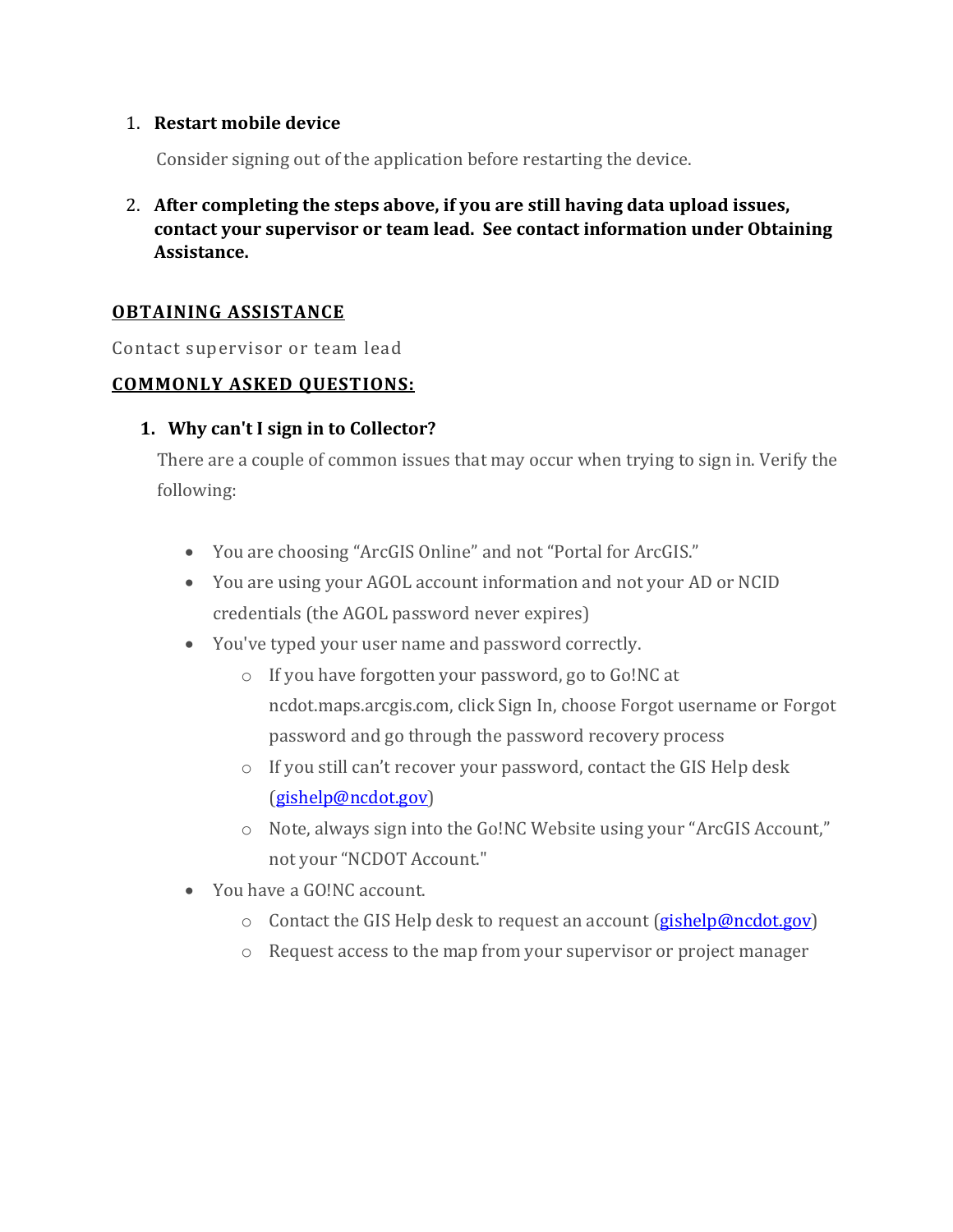## **2. I'm signed in. Why can't I see my maps?**

- Collector only displays maps you authored and those shared with groups of which you are a member. Make sure to contact the team lead to make sure you are a member of the correct group.
- You may be offline and do not have any maps downloaded to the device. You will not see any maps until you have internet service on the tablet.

## **3. Why can't I add or update features?**

• Your editing may have been restricted. If you don't see **Collect New**  $+$ , the **Collect here** option when you long press the map, and the **Edit** option on features, talk to your administrator.

## **4. Why am I having synchronization issues while working offline?**

- The Wi-Fi may be not strong enough to download all your data (especially if you are using pictures as attachments). Try relocating to a higher service area.
- Large amounts of data and photos attachments are attempted to being synched.
- Two users are sharing and signed in to one account. Try signing out and back in.
- You have additional tasks running. Clear devices' cached data and close unnecessary apps.
- If synchronization issues persist, contact your local administrator. Make sure you are using the latest version of Collector.
- Note: to optimize offline fieldwork, Collector now supports advanced offline settings that optimize download and sync operations.

## **5. I'm trying to collect a feature. Why isn't its type listed when I select Collect**   $New + 2$

Check the following when a feature you expect to collect is not available:

- Zoom in or out on the map to change the current scale. Once the layer you want to collect a feature for is visible, you can collect that feature.
- Make sure your layer is visible by selecting **More** and selecting **Layers** .